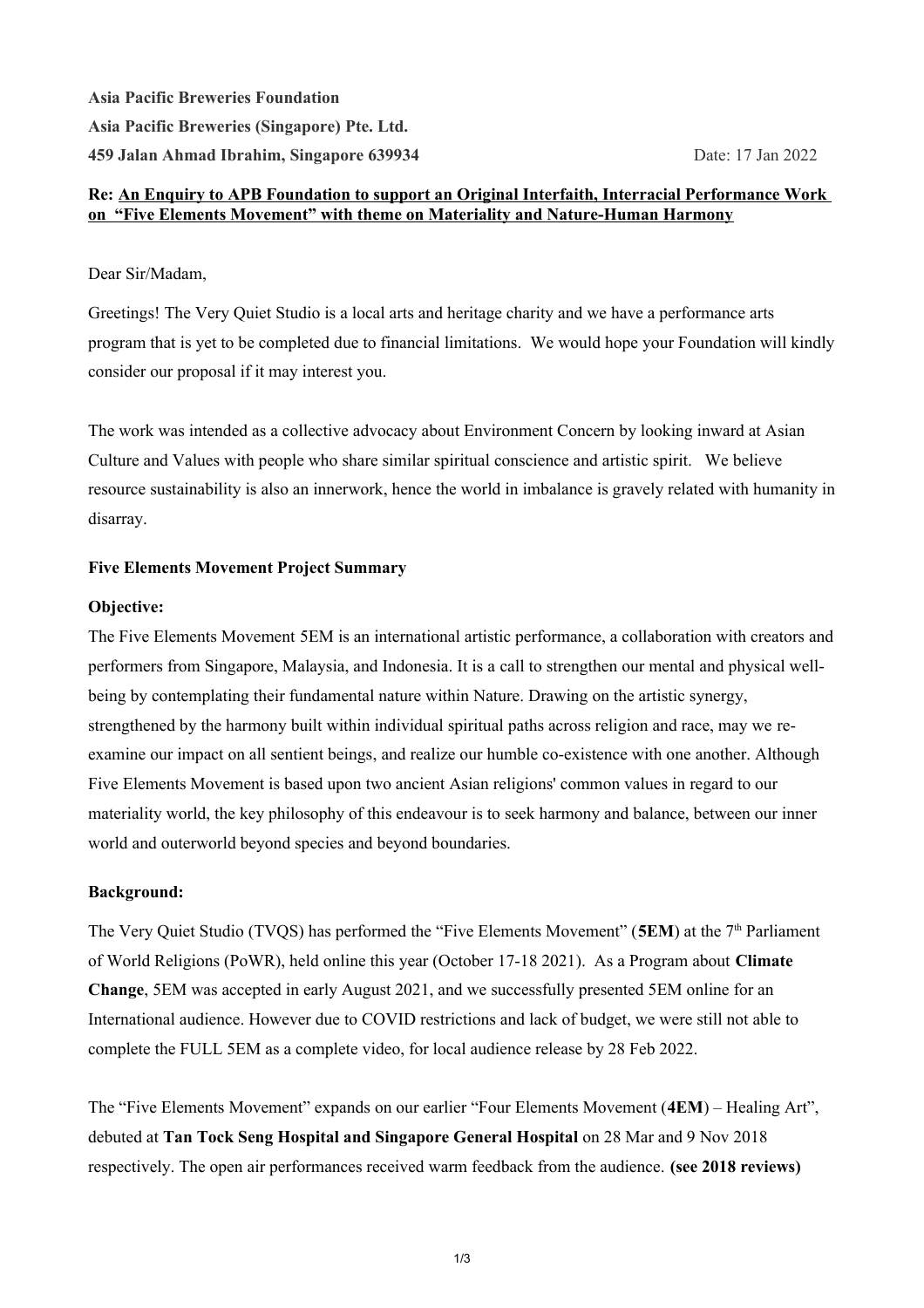5EM in 2021 develops 4EM with new dance choreography, music compositions, a Hokkien song, a capella singing and an animation background for some of the performed items. The programme will be pre-recorded for online presentation, with some items filmed over a greenscreen.

The final performance medium is a 42-45 minute video. Presenting this community work online is not only due to pandemic restrictions, rather, recording our work provides opportunities to preserve and share locally created interfaith works with a wider audience, both at home and internationally.

# **Other information:**

The Very Quiet Studio Profile:<https://www.theveryquietstudio.asia/>

Creative team & Collaborators:<https://www.theveryquietstudio.asia/fiveelementsmovement>

4EM at Tan Tock Seng Hospital in 2018:<https://youtu.be/tldnIfZTuh8>

5EM Work in Progress in 2021:<https://youtu.be/WQJ9CfpvefE>(unlisted, work in progress)

TVQS UEN 201631481G Singapore incorp. Arts & Heritage Charity

# **Other possible expansion or development beyond 5EM**

We are contemplating on holding another interfaith forum (Older but Wiser series) to discuss about our duty towards Nature and other beings. We have been conducting forums since 2014 except since 2020. The video 5EM shall be a regular reference over our lost regards towards basic Elements that maintain our existence. Past Forums Archives<https://www.theveryquietstudio.asia/forums-digital-archive>

Best regards

Ng Wei Chin (Ms) Exe. Director The Very Quiet Studio ltd 94772822 email: theveryquietstudio@gmail.com

P.S. You may also read this letter of enquiry as pdf on our hidden website **[www.theveryquietstudio.asia/apb](http://www.theveryquietstudio.asia/apb)** – so you may just click on the links within this pdf to access the video (yet to be made public).